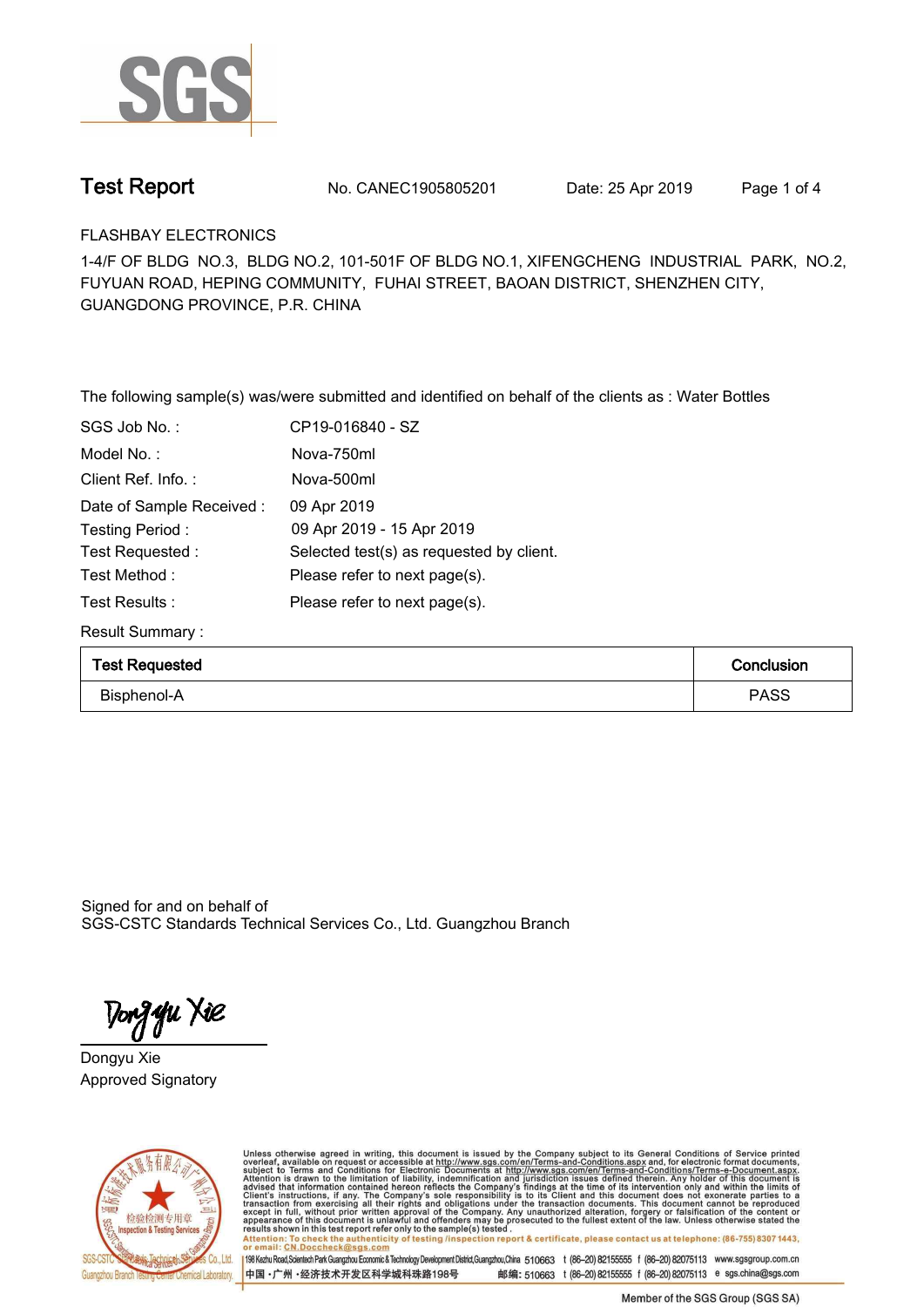

**Test Report. No. CANEC1905805201 Date: 25 Apr 2019. Page 2 of 4.**

**Test Results :.**

**Test Part Description :.**

| Specimen No.    | SGS Sample ID    | <b>Description</b>                |
|-----------------|------------------|-----------------------------------|
| SN <sub>1</sub> | CAN19-058052.001 | Black plastic 1#                  |
| SN <sub>2</sub> | CAN19-058052.002 | Colorless translucent material 2# |

**Remarks :**

 **(1) 1 mg/kg = 0.0001%**

 **(2) MDL = Method Detection Limit**

 **(3) ND = Not Detected ( < MDL )**

 **(4) "-" = Not Regulated**

## **Bisphenol-A.**

**Test Method :. With reference to Part II Section D2 of Testing Methods for Foodstuffs, Implements, Containers and Packaging, Toys, Detergents, JETRO, Japan External Trade Organization, 2009 (Dichloromethane extraction by ultrasonic bath). Analysis was performed by HPLC-MS..**

| <u>Test Item(s)</u>          | <b>Limit</b> | Unit  | MDL | <u>001</u>  | <u>002</u>  |
|------------------------------|--------------|-------|-----|-------------|-------------|
| Total content of Bisphenol A | 0.1          | mg/kg | 0.1 | ND.         | ND          |
| Comment                      |              |       |     | <b>PASS</b> | <b>PASS</b> |

**Notes :.**

**The limit(s) was/were submitted by applicant..**



Unless otherwise agreed in writing, this document is issued by the Company subject to its General Conditions of Service printed overleaf, available on request or accessible at http://www.sgs.com/en/Terms-and-Conditions.asp results snown in this test report refer only to the sample(s) tested .<br>Attention: To check the authenticity of testing /inspection report & certificate, please contact us at telephone: (86-755) 8307 1443,<br>or email: <u>CN.Doc</u>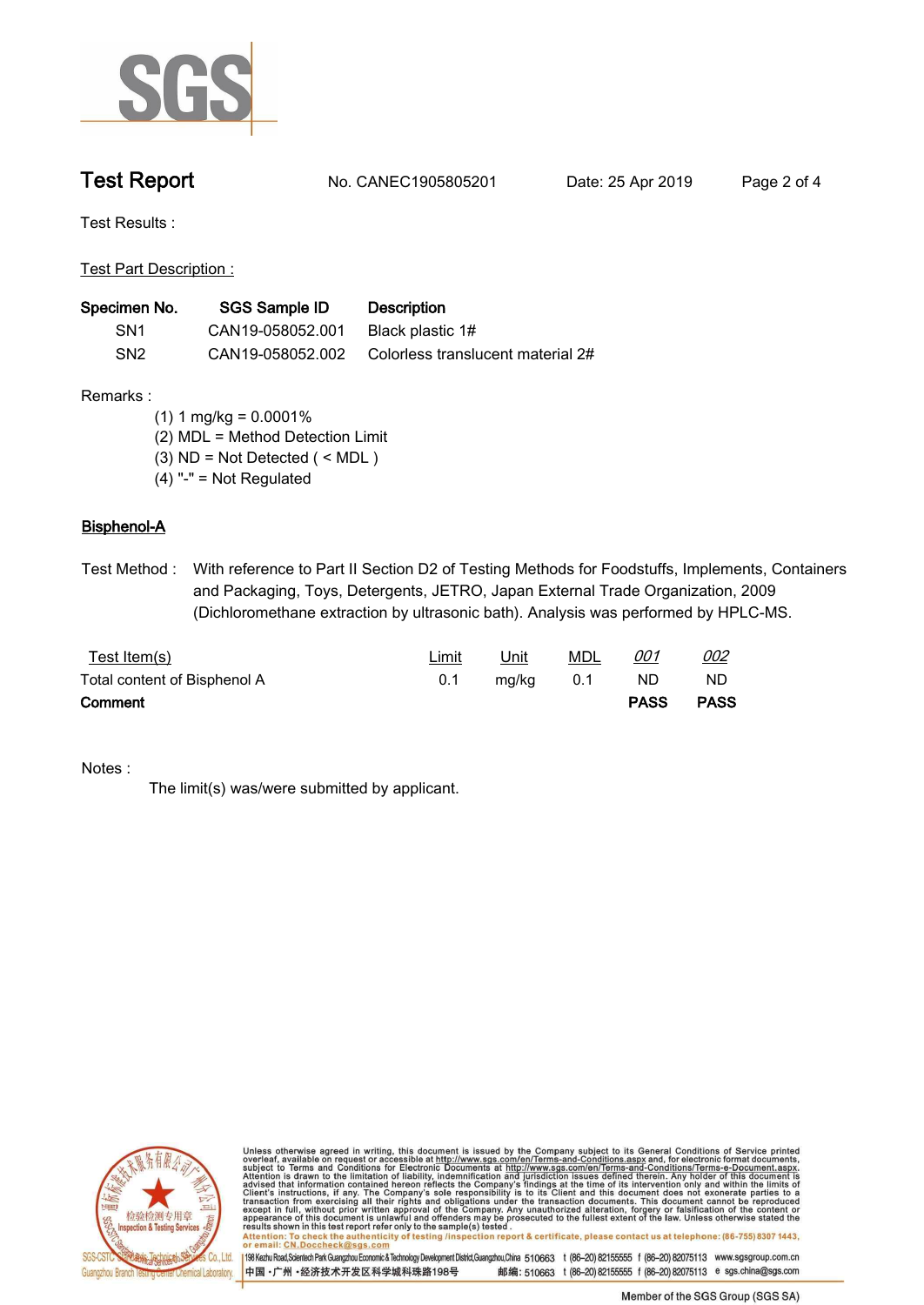

**Test Report. No. CANEC1905805201 Date: 25 Apr 2019. Page 3 of 4.**

**ATTACHMENTS BPA Testing Flow Chart**





Unless otherwise agreed in writing, this document is issued by the Company subject to its General Conditions of Service printed<br>overleaf, available on request or accessible at http://www.sgs.com/en/Terms-and-Conditions.asp results shown in this test report refer only to the sample(s) tested .<br>Attention: To check the authenticity of testing /inspection report & certificate, please contact us at telephone: (86-755) 8307 1443,<br>or email: <u>CN.Doc</u>